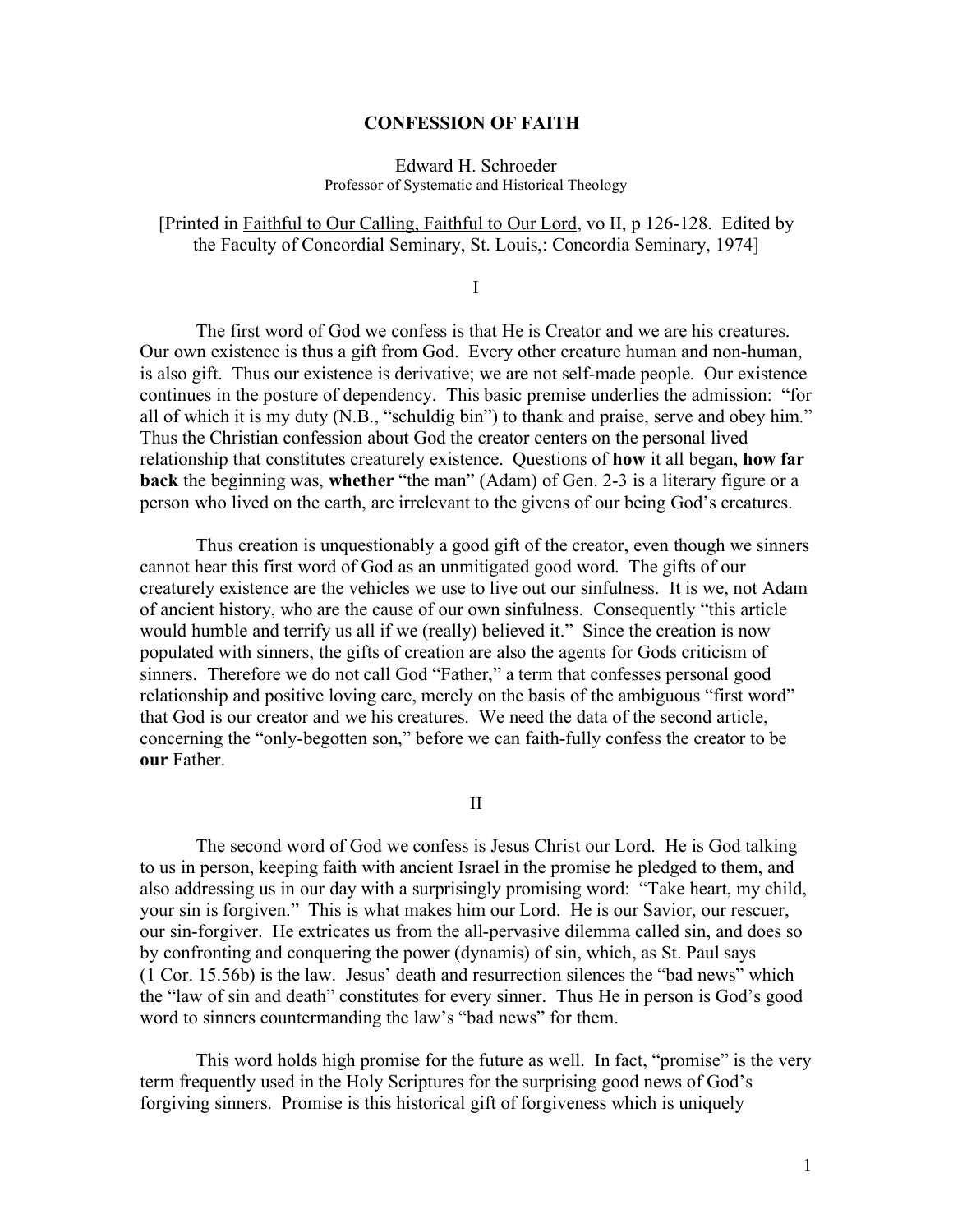incarnate in Jesus, and which lies at the center of our confessing him to be Son of God, Christ, Lord, and Savior. The future for sinners is bleak apart from Christ, precisely because of the continuing operation of God's "incarnate" criticism and killing of sinners (Deut. 32:39, John 3.36). The graveyards of the world are evidence of how "down to earth" this action of God is. But just because of that overwhelming evidence of the "law of sin and death," the work and word of Christ is such a happy surprise. It bodes well for our lives now, and even better for the future.

Our confidence that He is our Lord and Savior is grounded in the concrete historical events wherein he achieved this Lordship over us sinners by lording it over the law of sin and death. These biographical data include the entire path from the Virgin's womb to Calvary and empty tomb, and even beyond that to His ascension and coming again. We cling to this promissory word in the face of considerable evidence to the contrary in our own lived experience. Our faith in Christ's promise does not go unchallenged—by our own old Adam, by the manifold voices of the tempter, by God's own law as it continues to carry out its verdict in our daily lives. Thus our redemption, Christ's lordship in our individual biographies, is "not yet" complete. In trusting his promise we trust that he will prove himself to be our Lord yet in the future by resurrecting us from our own sinner's death (1 Cor. 15).

III

We also confess the Holy Ghost, the holy Christian church, etc. The chief work of the Spirit is to get sinners connected to the Lord Jesus and keep them connected. The church herself, the preaching and sacraments of her ministry, and the Scriptures are vehicles whereby the Spirit carries on this work. The church in her concrete life on the earth is herself an object of faith—we believe that sinners calling Christ Lord are indeed His holy people even though the evidence to the contrary may seem overpowering. Thus the "forgiveness of sins" is expressly confessed in this article to keep the eye focused on the one thing needful for the church to exist at all. The church becomes apostate only when she moves away from this one base which is the source of her existence.

The chief difference between church, understood here as the locus for the Spirit's promoting the forgiveness of sins, and the world is the difference between forgiven and unforgiven sinners. The presence of the Spirit is not necessarily accompanied by "signs and wonders" of supernatural power and explosiveness. For the natural powers themselves are just as much God's as any supernatural ones might be. Instead the unique mark of the Sprit's active presence is the concrete re-presenting of Christ and his word of forgiveness. Where that is made present, there the Spirit is at work. This also applies, of course, to the inspiration of the Holy Scriptures. The picture here is not one of a supernatural power commandeering men to write and speak whatever the power makes them say. It is rather people already connected to God's forgiveness ("holy men of God") promoting that same Word via the "normal" channels that are available to them. According to the Gospel of St. John that is what is meant by "being moved by the Holy Ghost." The goal of the Spirit's work is the goal of Christ's: "He takes what is Christ's and declares it to us."